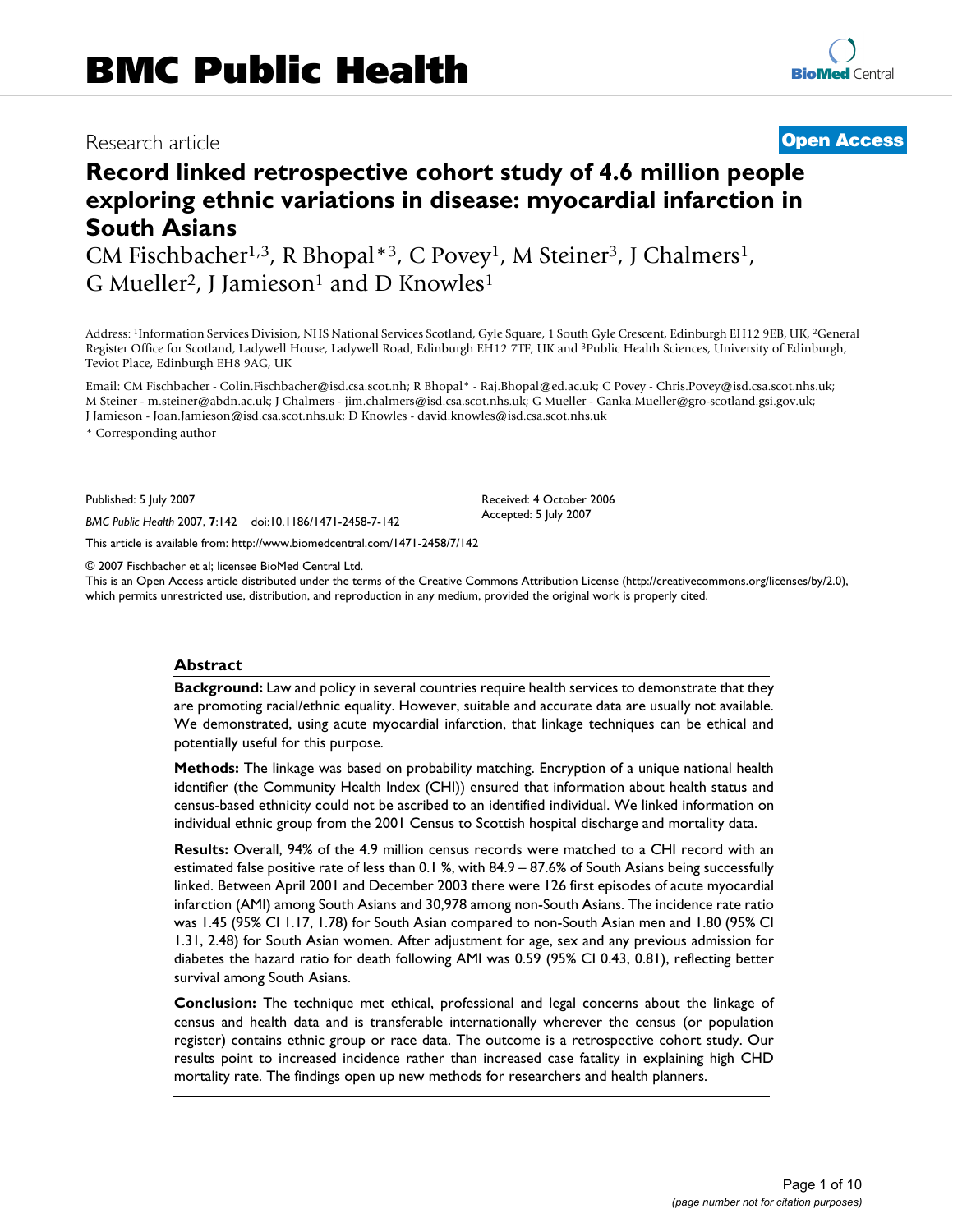## **Background**

Several countries require their services to show with accurate, quantitative data that they are meeting the needs of ethnic and racial minority populations. Such requirements for data are often impossible to implement [1]. The Race Relations (Amendment) Act 2000 and NHS policy, for example, require UK health services to demonstrate how successful they are in promoting racial equality and helping reduce ethnic inequalities. However, routine data sources in Scotland, as in most countries, rarely include a patient's ethnicity, and when this is available, it is not certain whether it is based on self-classification (as recommended) or on the view of a health care provider.

The 2001 Scotland Census, as in many countries including the USA, Canada, Australia and New Zealand [1], contains a question on ethnicity or race [2]. Although the census form may often be completed by one person on behalf of the household, it is likely that the answer to the census question is a good proxy for a person's own view of their ethnicity. We foresaw that if we could link the census records of individuals to the routinely collected health data on the same individuals, we could examine the relationship between ethnicity and disease for the population of Scotland.

The Information Services Division (ISD) of NHS National Services Scotland maintains a dataset of hospital episode data (derived from the Scottish Morbidity Record (SMR01)) which is linked internally to previous hospitalisations and death data (obtained from The General Register Office for Scotland). Thus a record can be built up for people that joins all their hospital admissions and includes their death where applicable. We aimed to link the census data to this SMR01-death linked dataset.

While it was conceptually feasible to link census data with morbidity and mortality records there were concerns about the legality of this proposal. Linkage between census data and mortality data has been performed before, with extensive experience in New Zealand [3]. There, Statistics New Zealand collect information on deaths and the census, and the two datasets have been matched [3]. Similarly, there is experience of such linkage in Scandinavia and other parts of Europe though, in the arena of ethnicity and health, it is less advanced [4]. Such work is usually based on a population register with an identification number that is also used in health records. Country of birth, but usually not ethnicity or race, is sometimes recorded. Cancer registry and mortality records within the England and Wales Longitudinal Study, which contains ethnicity from the census, have been linked prospectively to census data [5]. Within the Scottish Longitudinal Study there are also plans for linkage with hospital data, but it is

only in 5% of the Scottish population, so may not be able to produce useful information by ethnic group [6].

This study advances the field by linking data from two agencies and four databases to explore ethnic variations in disease using the entire population of Scotland (about 5 million people). Under present legislation and guidance, including the data protection legislation, the Census Act 1920 and the Census Confidentiality Act 1991, the retrospective linkage described here would be acceptable if the confidentiality of individual personal information was maintained during the matching, handling and analysis of the matched dataset. To achieve this we used one-way encryption methods (otherwise known as "hashing") and organisational procedures. One-way encryption methods have been used to allow record linkage of anonymised data, but apparently not in the UK, and not for the purpose used here [3,7,8].

For this demonstration project we studied heart disease, since it is one of the most important conditions in Scotland, is common in ethnic minority groups, and its manifestations are likely to be recorded in hospital morbidity records. South Asians comprise the largest non-white minority ethnic group in Scotland [2]. Residents of England and Wales with ancestral origins in the Indian subcontinent (South Asians) have increased mortality from coronary heart disease (CHD) compared to most other ethnic minority groups, including people of European ancestry (White) [1,9,10]. The prevalence of CHD is also comparatively high, [11-14] but few data are available on incidence from population studies [15,16].

UK mortality data are based on country of birth, but the increase in the UK born ethnic minority population makes this an inaccurate guide to ethnic group variations, particularly in younger age groups [1,10]. Little information is available about CHD risk among South Asians living in Scotland, where CHD incidence and prevalence are higher than England and Wales. Our recent analysis of mortality by country of birth shows the expected excess in comparison to England and Wales, and modest excesses in relation to the population of Scotland [17].

For acute myocardial infarction (AMI), hospital discharge data combined with mortality data provide a good guide to incidence. However, in 2004/05, only around 6% of hospital discharges in Scotland included information on ethnic group. We created, using probability methods for record linkage, an anonymised dataset containing hospital discharges and deaths with a diagnosis of CHD in Scotland between 2001 and 2003 and ethnic group in the 2001 Census [17]. We describe, as an example of the potential of the dataset, the incidence of AMI and subsequent survival among South Asians in Scotland compared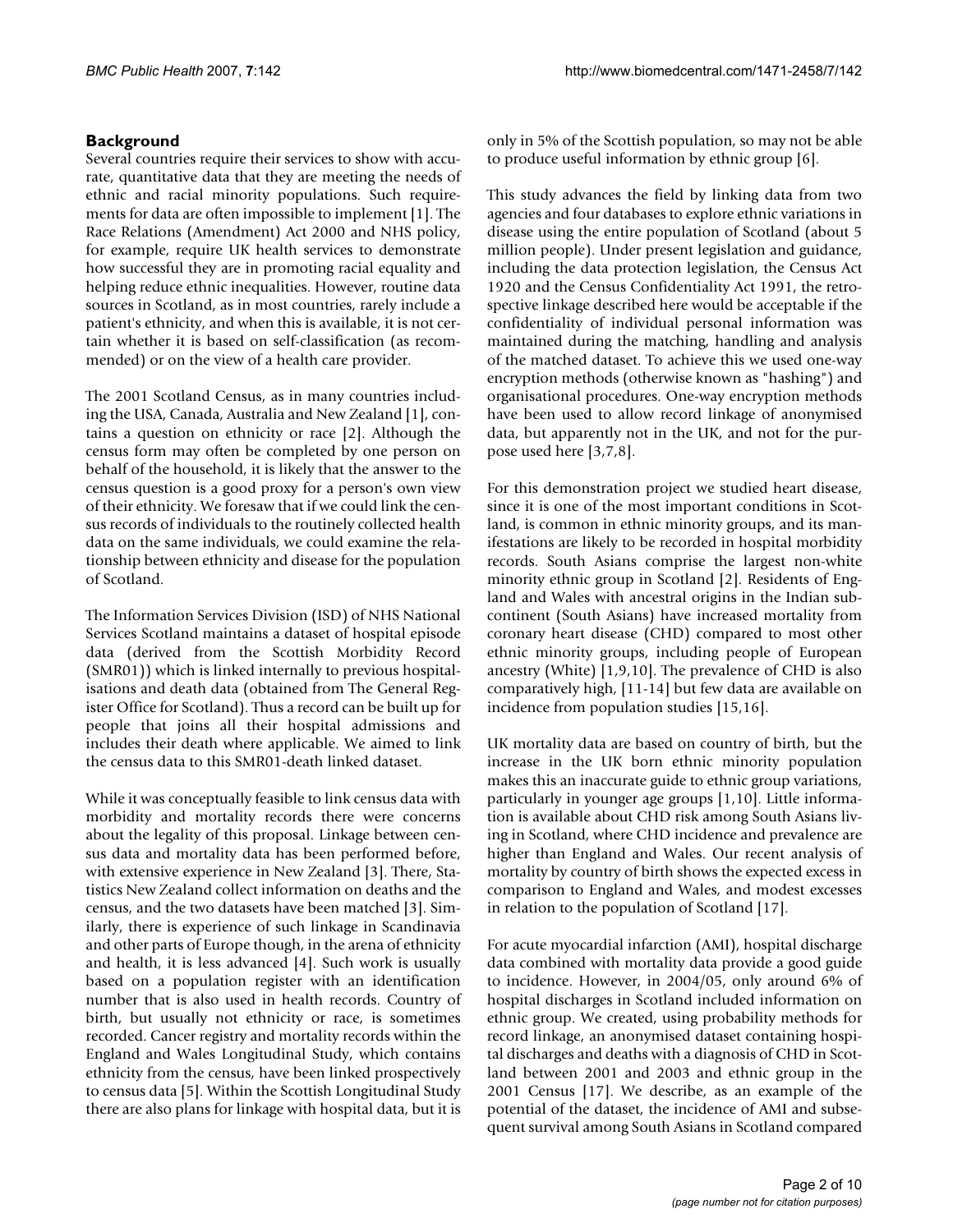to the remaining population of Scotland (henceforth, non-South Asians). Appendix 1 summarises what was known before and now.

#### **Methods**

#### *Procedural issues*

The procedural techniques took into account that the required data are held by two different bodies, with different responsibilities. The community health index (CHI) and hospitalisation data are collected and maintained by ISD, and the census and mortality data are collected and maintained by the General Register Office for Scotland (GROS). GROS performed a risk-assessment of the data security aspects of the proposed record linkage and produced recommendations, including that all the linkage work was performed on a stand-alone computer. Modifications were made to the computer operating system to monitor activity and an audit trail was implemented for all peripheral devices (floppy and CD-ROM drives, and external ports). The computer was in a locked room at GROS accessed with the agreement of both organisations. GROS maintained a register of visits. Neither organisation could view the other organisation's primary datasets (the census data and the hospital discharge/death linked data) in a form in which individuals were identifiable.

#### *Use of record linkage and one-way encryption*

The linkage methods used were identical to those developed in Scotland for administrative matching of health data. Date of birth, surname (using soundex codes to allow for variations in spelling), forename, address and full postcode were used to link. For many records there was an exact match. For the remaining records, a probability matching process was performed using methods pioneered by Newcombe [18]. Here, the rate of false positives is critical. Methods have been developed to identify how false positives occur and what kind of strategies a human checker employs to decide whether a pair match is good. These decision strategies were built into a partitioning computer algorithm, which groups (partitions) records according to the likelihood of correct matching. These partitions then allow the allocation of human checking to partitions, rather than individual records, so maximising linkage and minimising effort.

Prior to the linkage the project's steering group judged and specified that an effectiveness of 80% or more for all ethnic groups would be adequate for the purposes of this demonstration phase. This was a pragmatic decision that needed to be made (in the absence of data or theoretical precedent) to help assess the personnel time and resource to be directed to the matching process.

As both census and CHI datasets described essentially the same population, for every person on the CHI, there was

a very high probability that the same individual was represented on the census. Where all linking variables matched, it was assumed that this represented the same individual. The various types of mismatches were addressed by the use of the partitioning algorithm described above. For example, all the instances of mismatch limited to one differing digit of year of birth were put into the same partition. A sample was then taken from each of the partitions, and the adequacy of each match was assessed by considering how much less likely the next best match was. This allowed quantification of the quality of the match for each partition.

Figure 1 illustrates in concept how record linkage was based on the use of subsets from three datasets: the SMR01-death linked dataset, extracted by coronary heart disease diagnostic codes on any record, and including personal identifiers and clinical information; the CHI dataset which contains personal identifiers and the CHI number; and the census file which contains personal identifiers and details of individuals' ethnicity.

The CHI dataset lists everyone registered with a General Practitioner or in receipt of screening services and forms a unique identifier for NHS use. More than 99% of the Scottish population is listed. A CHI number was attached to the SMR01-death linked dataset. A one-way cryptographic (hashing) algorithm was then used to encrypt the CHI number into a code such that it is currently impossible to reverse the process. Personal identifiers were removed and dates of birth converted to ages to create a file suitable for analysis.

A census extract with personal identifiers and a unique census identification number was taken from GROS's census file. The census number was encrypted using an algorithm developed by GROS. The file was then linked to the encrypted CHI dataset using the probability methods



#### Figure 1

Anonymised linkage of health databases to census databases: conceptualising the procedure.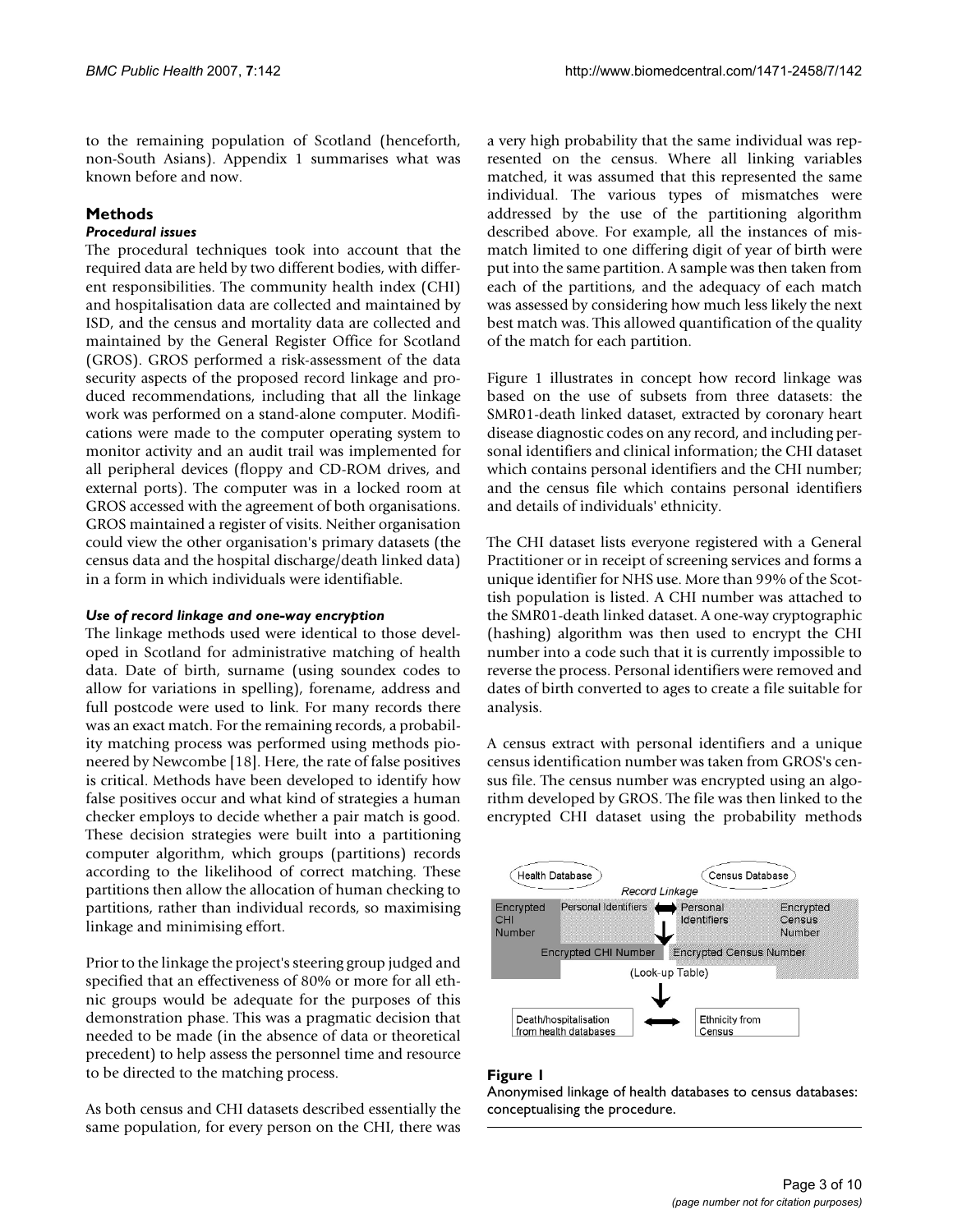already described. The personal identifiers were then removed, leaving a file with an encrypted CHI number and its corresponding encrypted census number.

A new census extract containing ethnic code and an encrypted census number was joined to the above file by exact matching using the encrypted census number. The encrypted census numbers were now discarded leaving the ethnicity code and the encrypted CHI number. The subset of the SMR01-death linked file was exactly linked via the encrypted CHI numbers; The encrypted CHI was replaced with an unrelated serial number (to keep the hospital spells together), resulting in depersonalised clinical health records carrying census ethnicity codes. To reduce the risk of disclosure some variables were further aggregated and access to the analysis file was restricted to named researchers in the secure room described above.

#### *Evaluation of the effectiveness of linkage between census data and CHI*

The quality of the linkage depended on the adequacy of the linkage between the census data and the CHI. We tested the probability matching methods using data supplied by Scottish hospitals where the CHI number was present. We assessed whether the personal identifiers we used yielded the same CHI number.

#### *Ethical approval, legal advice and public scrutiny*

As no identified individual responses to the Census were linked to health records, and vice versa, we were following the principles of existing data protection legislation and guidance, including two National Statistics (NS) Protocols on Data Access and Confidentiality, and Data Matching. Legal advice (obtained by GROS) confirmed that the proposed use of census data was compliant with the Census Act 1920 and the Data Protection Act 1998. We obtained approval from the Scottish Multi-centre Research Ethics Committee and the Scottish Privacy Advisory Committee (PAC).

This work was supported by the Commission for Racial Equality, NHS Health Scotland (through The National Resource Centre for Ethnic Minority Health), ISD, the Scottish Executive Health Department and the Chief Medical Officer. We disseminated information widely to encourage people to discuss the proposal and the early findings.

#### *Analysis of data on incidence of myocardial infarction and mortality*

A diagnosis of AMI was recorded by a clinician at hospital discharge or recorded as the underlying cause of death on a death certificate. There is national guidance promoting uniformity of approach. The approach to the diagnosis would be similarly applied in different ethnic groups.

Increasing use of laboratory tests makes the diagnosis less open to the subjective judgement of a clinician who might be influenced by the ethnicity of patients. The Scottish Morbidity Record database (SMR01) records inpatient and day case discharges with a diagnostic accuracy of around 90% for CHD [19]. Data on discharges with CHD diagnoses (ICD9 410–414 or ICD10 I20-I25 in any diagnostic position) between 1981 and December 2003 were extracted (the data from 1981 – 2001 being used to check for prior AMI). A first AMI was identified using ICD10 codes I21 and 122 and ICD9 code 410, but restricting to first admissions for AMI based on no hospital admission for AMI in the preceding 10 years. Deprivation categories were assigned using the postcode sector of residence in 2001, which provides the Scottish Index of Multiple Deprivation (SIMD). The SIMD scorers were divided into quintiles for analysis.

The South Asian population comprised people who were designated by the head of household at the 2001 census as Pakistani (23, 660 people, 86.9% matching of census and community health index), Indian (11, 690, 87.6% match), Bangladeshi (1463, 84.9% match), and other South Asian (4526, 82.2 % match).

The incidence of AMI was calculated using the data between April 2001 and December 2003 inclusive. Poisson regression modelling was used to calculate incidence rate ratios and 95% confidence intervals, by sex. Odds ratios for survival following AMI at fixed intervals from 30 to 720 days after admission were calculated using logistic regression. Kaplan-Meier plots were produced using an age adjusted survival function, setting age at 68 years. Adjusted hazard ratios were estimated using Cox regression. We included age (in five groups), sex and previous admission for diabetes in the Cox model. Graphical methods were used to confirm the proportional hazards assumption. Adjustment for area based social and economic deprivation based on the Scottish Index of Multiple Deprivation was done.

The checks included review of procedures and analysis programs created by M.S., first by C. F., and subsequently in consultation with an external adviser with experience of similar analyses, KMc (see acknowledgements).

#### **Results**

#### *Quality of linkage of the subset of the SMR01-death file to CHI*

630,121 SMR01-death records came to ISD with a CHI number applied by the hospitals supplying the data. 629,493 yielded the same CHI number on matching to the CHI database using the fields in our linkage methodology. 628 records had differing CHI numbers, and are therefore potential false linkages from our type of proba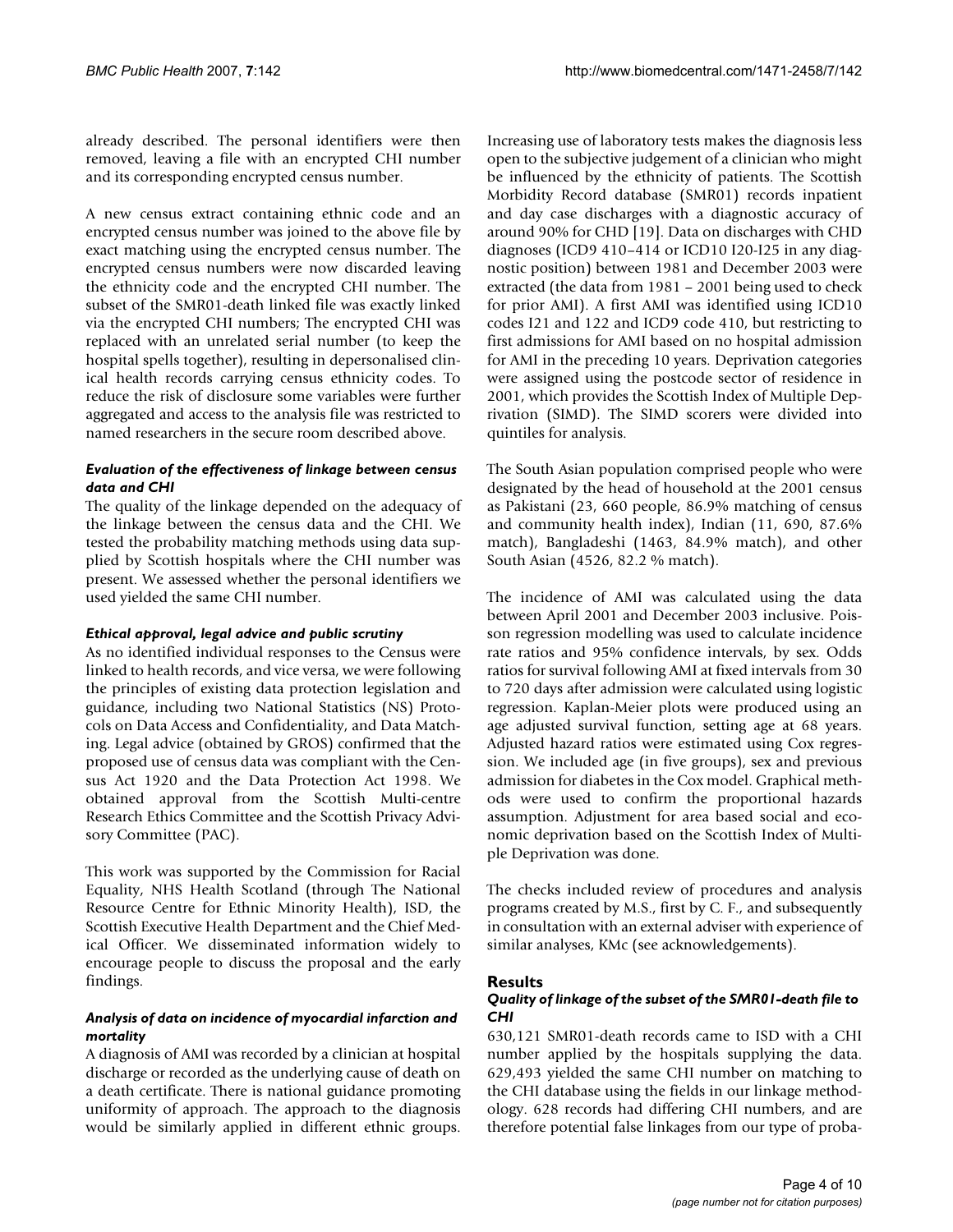bility linkage. 125 of the 628 had CHI which do not appear in the CHI data set, so these must be errors on the original SMR01 record. 503 (628-125 entries) false positives might have arisen in the probability linkage process. Applying the worst assumption that all the 503 CHIs derived from the linkage were incorrect and the CHIs as applied by the hospitals were correct, this implies an upper limit to the false positive linkage rate of 0.08 %.

#### *Quality of overall linkage of census and CHI records*

Table 1 shows that 94% of the 4.9 million census records were matched to a CHI record (with an estimated false positive rate of less than 0.1 %, as above). The proportion of matches exceeded 80% for every ethnic group, meeting our prior standard.

#### *Myocardial infarction incidence and survival*

Between the date of the Census (29th April 2001) and 31st December 2003 there were 126 first episodes of AMI among South Asians, of which 105 were admissions with AMI in the principal diagnostic position and 21 were sudden deaths in the community with an underlying cause of death of AMI. The corresponding figures for non-South Asians were 30,978 first episodes, 21,306 admissions and 9,672 community deaths. Table 2 shows that in most age groups the incidence of AMI was higher in South Asians than non-South Asians. Similar results were obtained when the analysis included both first and subsequent admissions for AMI; the directly standardised rate (95% *CI*) was 9.88 (7.63, 12.14) and 6.01 (5.92, 6.08) among South Asian and non-South Asian men respectively and 5.07 (3.23, 6.91) and 2.99 (2.94, 3.03) among South Asian and non-South Asian women. The incidence rate

ratio was 1.45 (95% CI 1.17, 1.78) for South Asian compared to non-South Asian men and 1.80 (95% CI 1.31, 2.48) for South Asian women.

Between April 2001 and December 2003 there were 17,115 deaths following a first AMI, 40 among South Asians and 17,075 among non-South Asians. Among South Asians 53% (21) of deaths occurred before hospital admission, while among non-South Asians 57% (9,672) of deaths occurred before admission. Table 3 shows that at successive intervals up to 720 days after AMI admission, substantially larger proportions of South Asian men and women than non-South Asians were alive. Age-specific analyses for AMI in the principal position showed that for South Asians the hazard ratios were comparatively low in 35–44 yrs (0.87), 55–64 (0.61), 65–74 (0.62), 75–84 (0.56) and 85+ (0.87) age groups. The only exception was the 45–54 yrs age group (1.19, 4 deaths). For AMI in any position the results were similar. The odds ratio (OR) based on logistic regression for death by 30 days following AMI was 0.43 (95% *CI* 0.29, 0.63) for South Asians compared with non-South Asians. These lower odds of death were slightly altered by adjustment for age, sex and deprivation quintile (OR 0.57, 95% *CI* 0.37, 0.86).

An age-adjusted Kaplan-Meier plot of survival by sex and ethnic group is shown in figure 2. In a Cox regression model the hazard ratio among South Asians compared to non-South Asians was 0.50 (95% CI 0.37, 0.68). After adjustment for age, sex and any previous admission for diabetes the hazard ratio was 0.59 (95% CI 0.43, 0.81). With those over 75 years of age excluded (associations between disease and social economic inequalities are least

|                                      | <b>Unmatched</b> | <b>Matched</b> | Total   | % matched |
|--------------------------------------|------------------|----------------|---------|-----------|
| Any Mixed Background                 | 1139             | 10429          | 11568   | 90.2%     |
| Other Ethnic group                   | 1446             | 7115           | 8561    | 83.1%     |
| Non Resident Students                | 2887             | 33272          | 36159   | 92.0%     |
| No Response                          | 37768            | 180872         | 218640  | 82.7%     |
| Scotland                             | 293786           | 4605671        | 4899457 | 94.0%     |
| <b>White Scottish</b>                | 201306           | 3890972        | 4092278 | 95.1%     |
| Other White British                  | 24976            | 321278         | 346254  | 92.8%     |
| White Irish                          | 4332             | 41078          | 45410   | 90.5%     |
| Other White                          | 9943             | 61279          | 71222   | 86.0%     |
| Indian                               | 1651             | 11690          | 13341   | 87.6%     |
| Pakistani                            | 3580             | 23660          | 27240   | 86.9%     |
| Bangladeshi                          | 261              | 1463           | 1724    | 84.9%     |
| Other South Asian                    | 980              | 4526           | 5506    | 82.2%     |
| Chinese                              | 2459             | 12161          | 14620   | 83.2%     |
| Caribbean                            | 196              | 1400           | 1596    | 87.7%     |
| African                              | 723              | 3598           | 4321    | 83.3%     |
| <b>Black Scottish or Other Black</b> | 139              | 878            | 1017    | 86.3%     |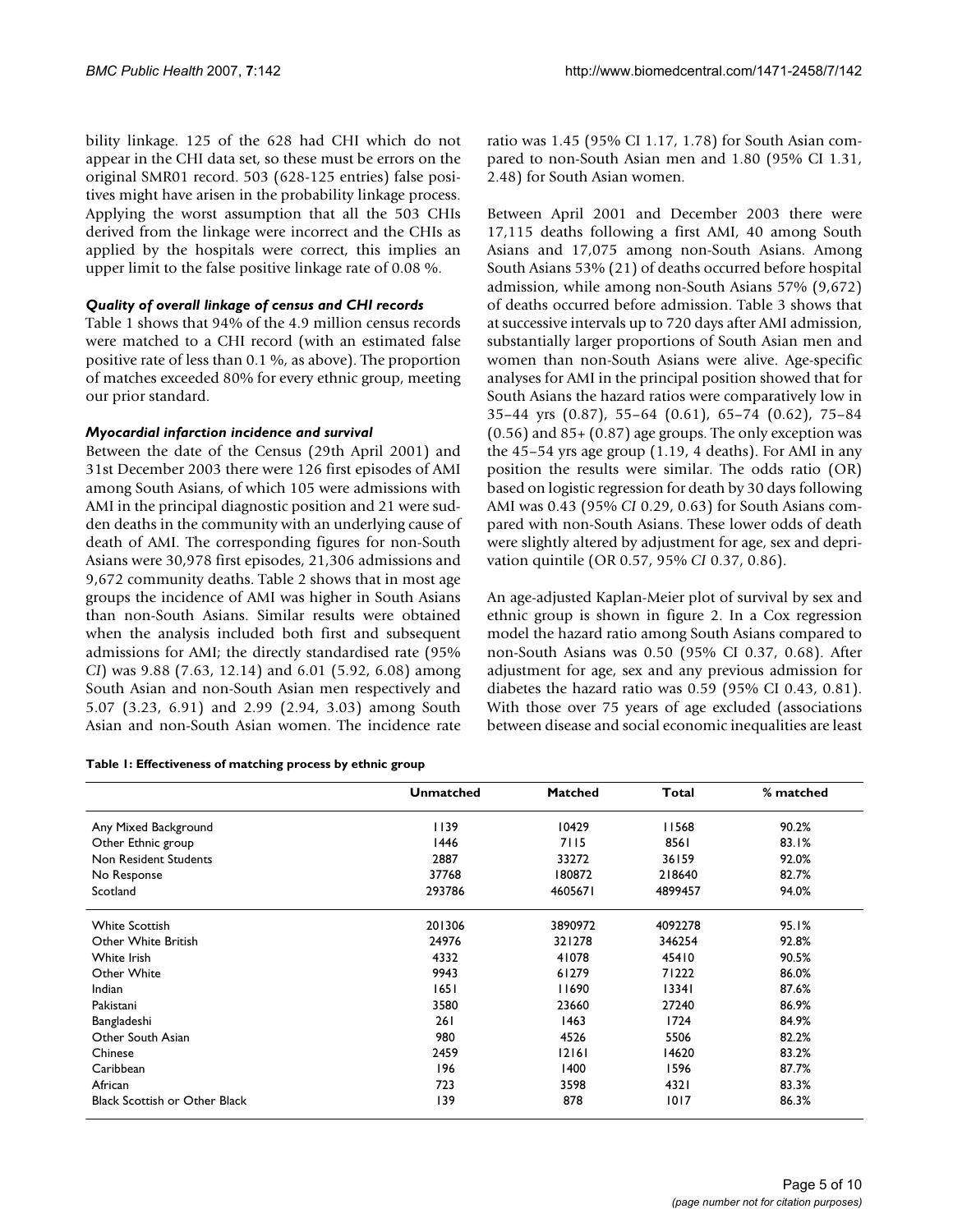|                                         | <b>Non South Asians</b>                    |                           |                                | <b>South Asians</b>                        |                           |                                |  |
|-----------------------------------------|--------------------------------------------|---------------------------|--------------------------------|--------------------------------------------|---------------------------|--------------------------------|--|
|                                         | Rate (Admissions/<br>1000 population/year) | <b>Number</b><br>of cases | <b>Census</b><br>population ** | Rate (Admissions/<br>1000 population/year) | <b>Number</b><br>of cases | <b>Census</b><br>population ** |  |
| Female                                  |                                            |                           |                                |                                            |                           |                                |  |
| 25 to 34                                | 0.03                                       | 29                        | 320,018                        | 0.00                                       | 0                         | 3,519                          |  |
| 35 to 44                                | 0.20                                       | 199                       | 366,337                        | 0.28                                       | $\overline{2}$            | 2,647                          |  |
| 45 to 54                                | 0.68                                       | 584                       | 322,103                        | 1.36                                       | 6                         | 1,653                          |  |
| 55 to 64                                | 2.00                                       | 1408                      | 264,030                        | 3.49                                       | 8                         | 860                            |  |
| 65 to 74                                | 5.05                                       | 3043                      | 225,973                        | 8.39                                       | 10                        | 447                            |  |
| 75 to 84                                | 11.33                                      | 4605                      | 152,421                        | 24.19                                      | 8                         | 124                            |  |
| 85 and over                             | 21.92                                      | 3406                      | 58,266                         | 42.86                                      | 4                         | 35                             |  |
| Crude rate, all ages                    | 2.91                                       | 13276                     | 1,709,148                      | 1.53                                       | 38                        | 9,285                          |  |
| Standardised rate (95% CI),<br>all ages | 2.56(2.51, 2.60)                           |                           |                                | 4.86 (3.05, 6.67)                          |                           |                                |  |
| Male                                    |                                            |                           |                                |                                            |                           |                                |  |
| 25 to 34                                | 0.12                                       | 86                        | 278,236                        | 0.00                                       | 0                         | 3,328                          |  |
| 35 to 44                                | 0.69                                       | 609                       | 332,767                        | 1.58                                       | П                         | 2,612                          |  |
| 45 to 54                                | 2.36                                       | 1948                      | 308,996                        | 2.56                                       | 12                        | 1,756                          |  |
| 55 to 64                                | 5.43                                       | 3525                      | 243,602                        | 6.36                                       | 20                        | 1,179                          |  |
| 65 to 74                                | 10.28                                      | 5091                      | 185,773                        | 15.29                                      | 27                        | 662                            |  |
| 75 to 84                                | 18.77                                      | 4726                      | 94,429                         | 42.55                                      | 16                        | 141                            |  |
| 85 and over                             | 31.05                                      | 1710                      | 20,655                         | 26.79                                      | $\overline{2}$            | 28                             |  |
| Crude rate, all ages                    | 4.53                                       | 17696                     | 1,464,458                      | 3.40                                       | 88                        | 9,706                          |  |
| Standardised rate (95% CI),<br>all ages | 5.00 (4.93, 5.08)                          |                           |                                | 7.71 (5.68, 9.75)                          |                           |                                |  |

**Table 2: Incidence rate and number of first admissions for acute MI\* in Scotland between 1st May 2001 and 31st December 2003 by sex and ethnic group.**

\* acute MI defined as ICD10 code I21 in the principal diagnostic position

 $**$  restricted to those successfully linked to a Community Health Index record

**Table 3: Proportion alive at 30, 90, 180, 270, 360 and 720 days after AMI admission, by sex and ethnic group.**

|          |          | <b>Non South Asian</b> |        | <b>South Asian</b> |      |
|----------|----------|------------------------|--------|--------------------|------|
|          |          | female                 | male   | female             | male |
| 30 days  | alive(%) | 47.3                   | 56.4   | 70.6               | 72.7 |
|          | Total(N) | 12,974                 | 17,257 | 34                 | 88   |
| 90 days  | alive(%) | 42.7                   | 53.1   | 69.7               | 70.6 |
|          | Total(N) | 12,415                 | 16,473 | 33                 | 85   |
| 180 days | alive(%) | 39.2                   | 49.9   | 67.7               | 69.9 |
|          | Total(N) | 11,773                 | 15,476 | 31                 | 83   |
| 270 days | alive(%) | 36.0                   | 46.3   | 65.5               | 67.1 |
|          | Total(N) | 11,186                 | 14,441 | 29                 | 76   |
| 360 days | alive(%) | 32.3                   | 42.4   | 61.5               | 62.1 |
|          | Total(N) | 10,579                 | 13,456 | 26                 | 66   |
| 720 days | alive(%) | 14.9                   | 21.8   | 50.0               | 44.4 |
|          | Total(N) | 8,418                  | 9,921  | 20                 | 45   |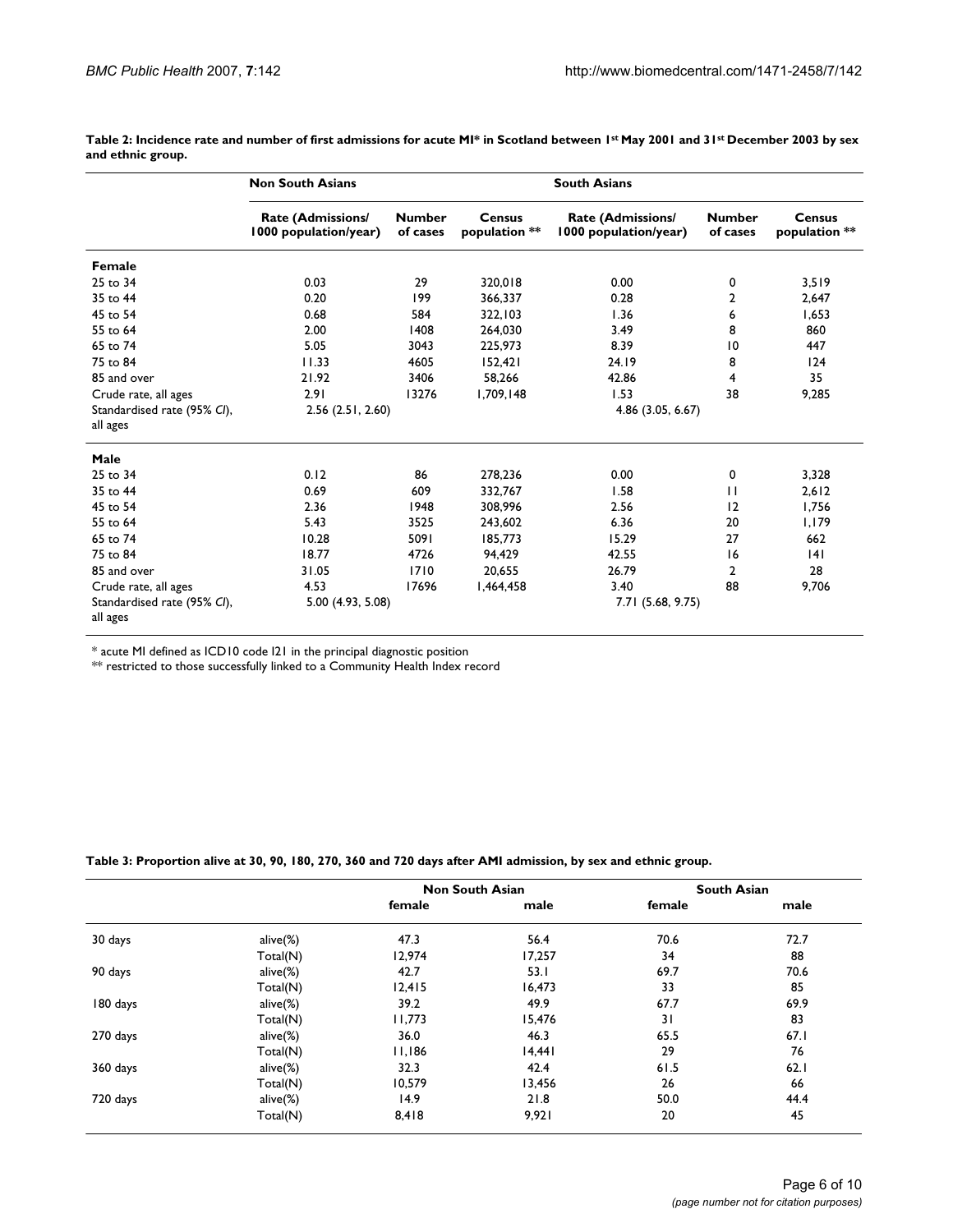

#### Figure 2



in the elderly) the hazard ratio was 0.68 (95% CI 0.46, 1.01). These results were unaltered when subjected to checking procedures.

#### **Discussion** *Ethics and methods*

We surmounted formidable technical, ethical, administrative and legal challenges to link census, CHI, hospital and mortality data for analysis of the relationship between ethnicity and disease. It is vital to demonstrate confidentiality, and in particular to address the public's concerns. The encryption ensured records could be linked in an unidentifiable form, but our security procedures provided additional safeguards. It is feasible for someone to try out a large number of possible CHI numbers to look for the corresponding encrypted code. This can be avoided by using extra encryption [20].

There is an obligation to ensure that potential ethnic inequalities are highlighted so that they can be assessed and addressed [1,17]. We had to balance individuals' right to data privacy (individual consent was impossible) and the potential benefits to society of producing information derived from potentially sensitive data [21]. We judge our methods struck the balance. The proportion of records ascribed an ethnicity code (94%) was slightly smaller than that normally achieved within ISD (typically around 98%). As the non-White ethnic minority population (about 2%) is comparatively small the false positive rate is critical. A rigorous matching methodology appropriate for administrative matching was, therefore, used. Census forms are completed by the public and processed electronically using optical recognition and keying from images. The success of these processes depends on legibility. The detailed spelling of a name, particularly if it is associated with a minority ethnic group, is more likely to

be prone to error when transcribed by a third party onto NHS records, than in the census where the census informant writes it. Such errors could lead to varying accuracy of linkage by ethnic group. Nevertheless, we met our prior stated standard of 80% for every ethnic group. In future, we hope to examine matching rates at each stage of the linkage and by sex.

#### *Acute myocardial infarction-strengths and weaknesses of the analysis*

The major strength of this analysis is the population coverage with the inclusion of community and hospital deaths as the SMR 01 database contains over 99% of hospital admissions for AMI in Scotland (A Redpath, ISD, personal communication, 2006). Possible, as opposed to probable or definite, AMIs are coded as chest pain and are excluded from our figures. The quality of data on AMI in the database has been validated as reliable [19].

The diagnosis of AMI was based on criteria used by clinicians to make the diagnosis, however, which would be inconsistent over time. This should not, however, affect ethnic groups differently. If misclassification of diagnosis is non-differential then the differences would probably be underestimated, but if they were differential differences would be exaggerated. We do not have data to assess these options, and the anonymised methods precluded validity studies at this stage, but are a high priority for future work.

Linkage rates were slightly lower for South Asians than non-South Asians. If non-linkage occurred at random, as is likely, this would reduce the power of the study, but not bias the results. If those not matched were at different risk of AMI or death following AMI, from those who were matched, this would bias the results. We intend to explore this in future research. The limited information available to allow adjustment for co-morbidity did not explain differences in survival, and in future analyses, assuming ethical permission can be obtained, we would include more explanatory variables from the Census.

We did not separate Indians and Pakistanis (the dominant South Asian populations in Scotland), as desirable [11], because of lack of numbers, but this is technically feasible, and is planned for the future as events accrue. The pattern of cardiovascular risk factors varies among different South Asian populations [11], but the excess mortality is shared by all [15].

#### *Findings on incidence of and survival from acute myocardial infarction in relation to previous knowledge*

Few studies have reported the incidence of CHD among South Asians in the UK [15]. Our findings corroborate those of Tunstall-Pedoe and colleagues who reported a 30% (not statistically significant) increased rate of first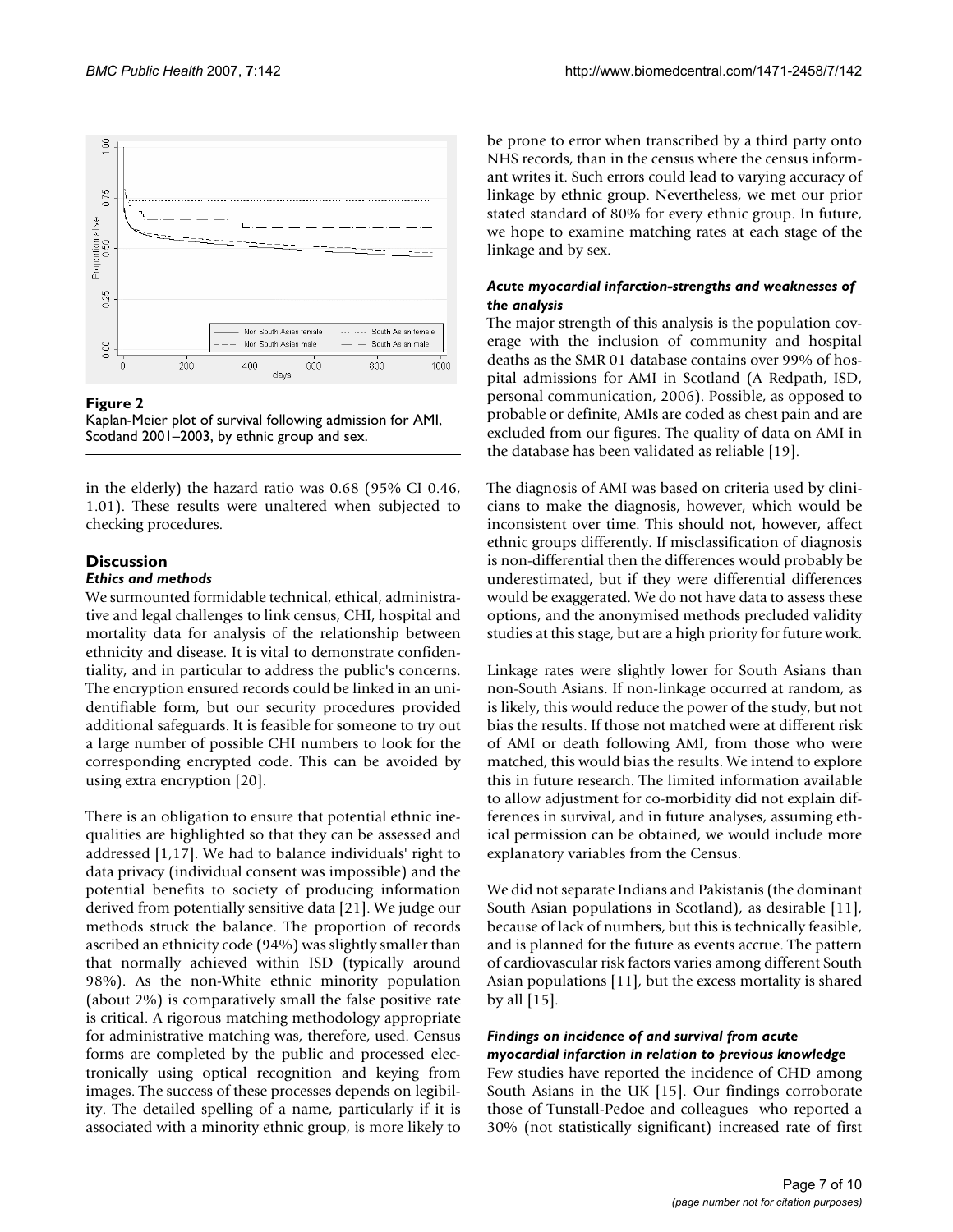and recurrent AMI among Asian (predominantly Bangladeshi) men in London [16]. The data accord with high CHD mortality in South Asian-born populations, compared to White populations [15,22].

Studies of hospital admission rates for AMI in the UK have reported a similar [15,23] or higher [24,25] risk for South Asians, but these did not include community deaths. Wilkinson [26] reported a two-fold and Hughes a 4.9 fold increase in the incidence of AMI [27] – the latter result being an outlier. Britton et al reported a doubling of the incidence of fatal CHD or MI in 560 South Asian civil servants compared to White ones in the Whitehall 2 cohort study [28]. Our findings are consistent with the relatively high CHD mortality in those born in the Indian subcontinent around the 1971–2001 Censuses [1,10,29-31] and the relatively high CHD prevalence [11,12,32].

As survival from AMI was comparatively good, our data indicate that the high rates of CHD mortality arise from higher incidence rather than from higher case fatality. Previous studies of fatality after AMI in South Asians were on hospital cases [33]. Muhktar found no significant difference in survival up to 4 years after discharge in 111 South Asians and matched non-South Asian controls [34]. Studies agreeing with this conclusion include those by Lowry et al in Birmingham [35], Hughes et al in London [27], Lear et al in Leicester [36], Liew et al in London [37], Gupta et al in Toronto, Canada [38], and Mak et al in Singapore [33]. Wilkinson et al's work is unusual in showing a substantially poorer survival in South Asians [26]. Lawrence and Littler's data showed better survival in 124 South Asians in Birmingham compared with matched White people [39]. Unpublished data from the UK national audit (MINAP) show 'Asians' were substantially less likely to die from AMI than 'Caucasians' (Zaman, M. J., lecture, London School of Hygiene and Tropical Medicine, 12/1/07).

Our results of better survival are unlikely to be chance or analytic errors. How might we explain them? Were South Asians diagnosed at an earlier stage of their disease than the rest of the population? With the recent emphasis on heart disease in South Asians this is possible. South Asians may have been quicker to seek medical attention as suggested by Chaturvedi [40]. Although South Asians may present promptly to hospital they are more likely to encounter delays between arrival and treatment as shown in some (but not all) studies in the UK [41] and Canada [38]. South Asians may have quicker access to emergency treatment in Scotland, particularly in Glasgow and Edinburgh (where most of them live), because of the proximity of their inner-city residences to major hospitals. South Asians are less likely to get revascularisation as shown by Feder et al in London [42].

Alternatively, non-South Asians, who are mainly White Scottish people, may have particularly poor survival in Scotland while South Asians in Scotland have average survival. There is evidence for this. Our mortality patterns in South Asians are similar to those reported by Mak et al in Singapore [33] and compatible with the in-hospital mortality figures in studies by Mukhtar et al [34], Lowry et al [35], Lear et al [36], and Gupta et al [38]. Macintyre et al [43] have shown an association between social and economic deprivation and survival in Scotland, which might account for Scotland's relatively high mortality. This still leaves the question of why this might not apply to South Asians. In our results, adjustment for deprivation accounted for some but not all of the difference in survival between South Asians and non-South Asians.

The greater risk of AMI among South Asians but better prognosis needs further research including on the possible occurrence of AMI at an early stage in the progression of atheroma [44]. Anatomical differences in the coronary artery vasculature in South Asians [45] disappear when populations are matched closely, and are unlikely to explain the high risk[46].

### **Conclusions: public health and clinical practice and research**

It is worrying that South Asians in Scotland are at greater risk of heart attack than a Scottish population internationally notorious for its susceptibility to heart disease. The clinical and epidemiological challenges for prevention, control and rehabilitation of CHD in South Asians are formidable. Fortunately, survival after AMI in South Asians seems to be comparatively good in Scotland, and similar to comparison populations elsewhere. Nonetheless, incidence and mortality needs to be driven even lower through better treatment and prevention.

This project has created a retrospective cohort of about 4.6 million people living in Scotland at the time of the 2001 Census. Subject to ethical approval, future (now funded) work will have the potential to examine health care procedures and adjust for other variables that are available in the census. This new work will focus on cardiovascular disease, cancers, mental health and maternal and child health. At its conclusion, scheduled for the end of 2009, we will be able to provide more detailed guidance on feasibility and costs (currently estimated at £300,000).

Our approach, potentially, has international applicability. It demonstrates how the glaring absence of cohort studies reporting by ethnic group in Europe can be overcome [47]. There is considerable potential in linking databases that have previously been considered too sensitive for record linkage or where linkage is restricted by data protection legislation [48]. The methods described here and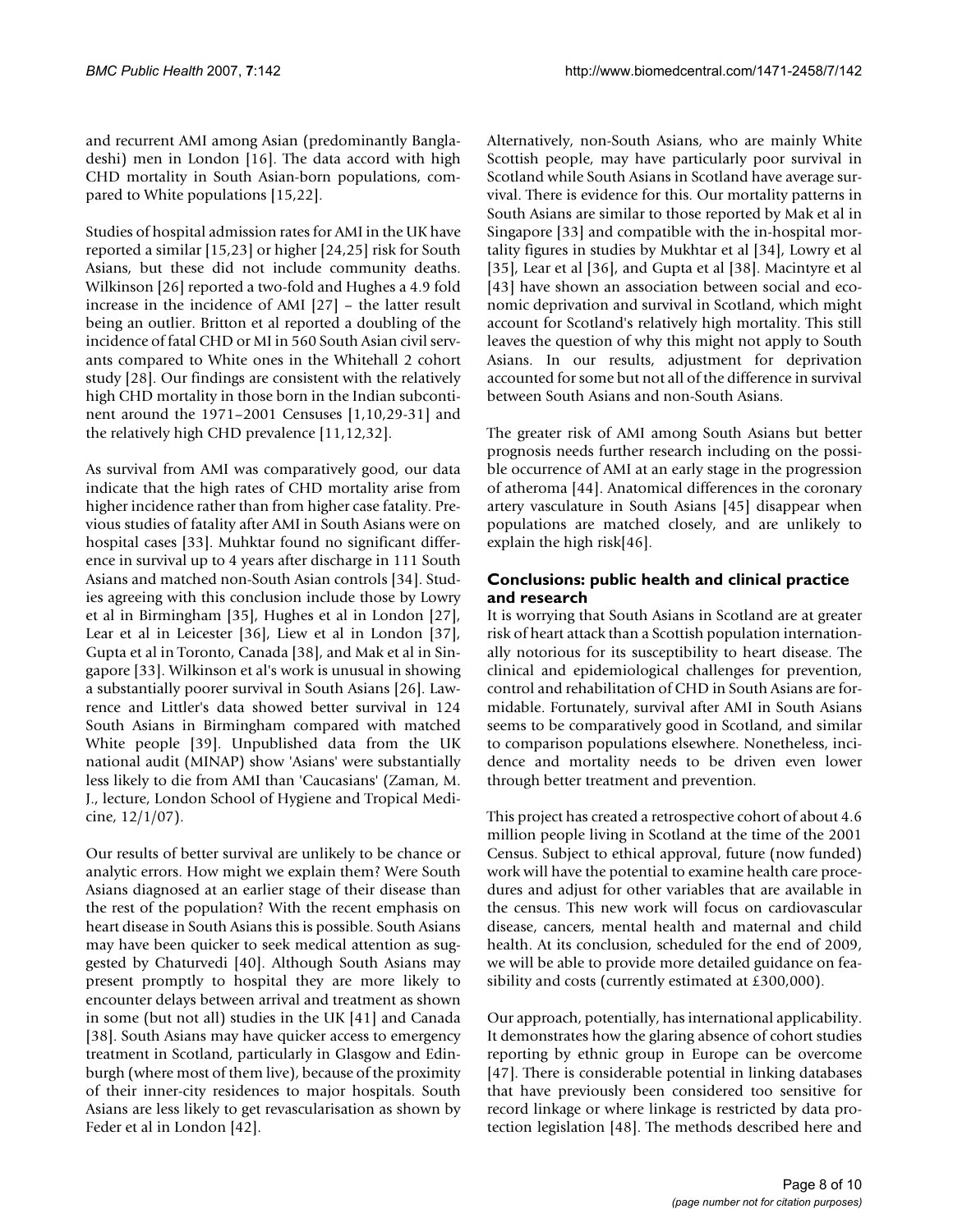in more detail in our report [17] have the potential to fill the information gap on data by ethnic group. This gap will persist until we have high quality prospective ethnic group coding systems in health-care databases and the inclusion of an ethnic code on birth and death registration – both formidable long-term challenges, hitherto unachieved in either Europe or North America [1].

#### **Competing interests**

The author(s) declare that they have no competing interests.

#### **Authors' contributions**

RB was the originator of the project and the principal applicant for the grant with JC and CF as co-applicants. RB and CF set up the project, with full involvement from JC, DK and JJ. CP had the idea of linking the census data to the data held by ISD and he performed most of the linkage work including the development of the methods.

JC had the original plan for the use of one-way encryption and led in drafting the methods components of this paper. GM was the main contributor from GROS, making both practical and intellectual contributions. CF, RB, and MS led the analytic plan for analysis of myocardial infarction and CF and MS did the analysis. RB, CP, GM and CF are guarantors for this paper. All authors contributed to the design of the study, the writing, and read and approved the final version of the manuscript.

#### **Appendix 1** *What was known before*

• There are important ethnic/racial variations in disease and health care

• Prospective ethnic coding is required or recommended in several countries, but has been very difficult to implement

• Record linkage techniques have potential in meeting the need for data

• South Asian populations have high CHD mortality rates, but incidence and survival data are sparse, and not based on population-based cohort analyses

#### *What is known now?*

Ethical and legal obstacles to linking, retrospectively, ethnic codes in the UK census to NHS health and mortality databases are surmountable

• 94% of records can be linked, with more than 80% in every census based ethnic group

• The method creates a retrospective cohort study where ethnic group and other social status data come from the census and health outcomes and procedures come from NHS databases

• The incidence of acute myocardial infarction was substantially higher in South Asians in Scotland than in the remainder of the population

• Survival following acute myocardial infarction was better in South Asians than in the remainder of the population

The method has international implications and mandates review of current policies on prospective coding by ethnic group

#### **Acknowledgements**

We thank the Scottish Executive for funding this study and the two organisations that assisted the Executive in managing the grant and the work – the Public Health Institute for Scotland (now part of NHS Health Scotland), and the Information Services Division of NHS National Service Scotland. Numerous people offered their expertise, guidance and support (too many to list comprehensively).

David Orr of GROS was intimately involved in the linkage study from an early stage and served in the Steering Committee of the project until 2004 when his place was taken by Peter Scrimgeour and Ganka Mueller. Joe Fuchs, Ian Maté and Susan Wallace of GROS made many contributions to the linkage component, and Duncan Macniven of GROS gave helpful advice, particularly on dissemination of the findings. Professor Phil Hanlon acted enthusiastically and promptly to help make this study possible when it was first mooted in 2002. Dr Rafik Gardee ensured the study received the full backing of the National Resource Centre for Ethnic Minority Health. Mr Hector Mackenzie of the Scottish Executive, Dr Mac Armstrong (CMO), and Chris Oswald (CRE) also played influential roles in maintaining the directions and funding of the work.

We thank Graham McKenzie for helpful comments on a previous draft. Kate Macintyre advised on analytic methods and interpretation of data, using experience in the SLIDE project, under the direction of Simon Capewell. We acknowledge the important influence of the peer reviewers, Seeromanie Harding and Niklas Hammar, in shaping the final draft of the paper. Finally, we thank our employing organisations for their support of our work in this project.

The Corresponding Author has the right to grant an exclusive licence for publication.

This was funded under a special grant from the Scottish Executive. The researchers acted independently of the funding body at all stages of the work.

#### **References**

- Bhopal RS: Ethnicity, race, and health in multicultural socie**ties; foundations for better epidemiology, public health, and health care.** Oxford: Oxford University Press; 2007:357.
- 2. General Register Office for Scotland: [\[http://www.gro-scot](http://www.gro-scotland.gov.uk/) land.gov.uk/]. (accessed 29th of September 2006)
- 3. Blakely T, Woodward A, Salmond C: **[Anonymous linkage of New](http://www.ncbi.nlm.nih.gov/entrez/query.fcgi?cmd=Retrieve&db=PubMed&dopt=Abstract&list_uids=10777988) [Zealand mortality and Census data.](http://www.ncbi.nlm.nih.gov/entrez/query.fcgi?cmd=Retrieve&db=PubMed&dopt=Abstract&list_uids=10777988)** *Aust N Z J Public Health* 2000, **24:**92-96. (fuller methodological details for this reference are at [http:/](http://www.wnmeds.ac.nz/academic/dph/research/HIRP/nzcms/nzcmsTechRptNo3SH.pdf)